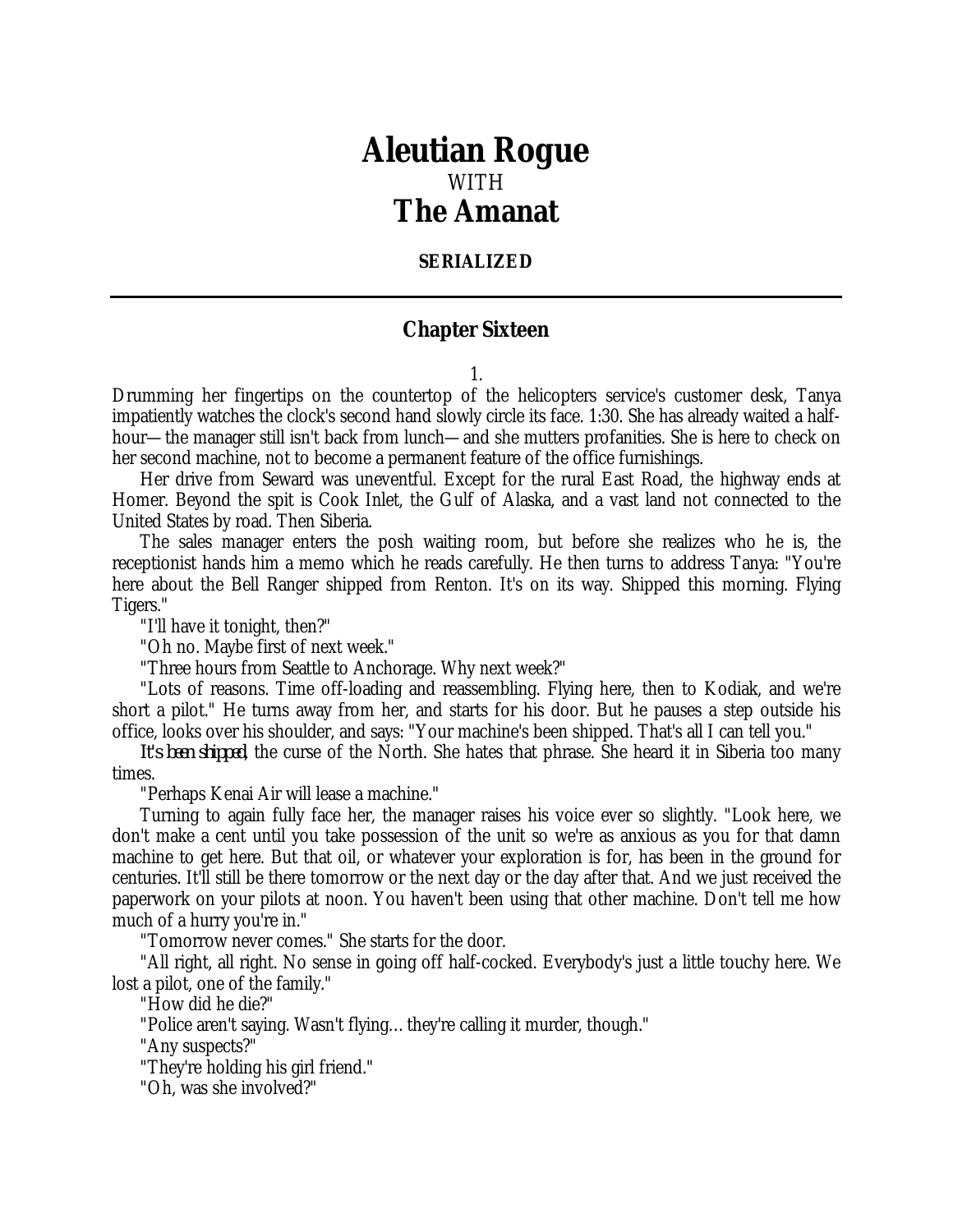"Evidently the police think so. Hey, you might be who they are looking for. Did you meet Fred in Kodiak?"

"Why do you ask?"

"Police want to know if Jane rode down on the machine with him."

"I didn't see her, but I assumed he had someone with him from what he said….Why? Would a passenger violate regulations?"

"It would, but that isn't why the police want to talk to you. But you might not be as much help as they'd hoped."

"I doubt that I can help."

"Probably not."

The prospect of risk again excites her, but there is little to link her to the pilot. "So I have no choice but to wait for that second machine?"

"We'll get it to you as soon as we can."

\* If her conversion of miles to kilometres is correct, the East Road is thirty kilometres long. Her directions to Reibeck's cabin aren't explicit, but they need not be. She will find it. She is certain McPhearson and Reibeck think themselves safe, but the remoteness of his cabin gives her the advantage: they can be questioned and disposed of without worrying about witnesses. Then, she will be free to take care of bivouacking the two special squads. She intends to put them where they can't be found. She might have been compromised, but she doesn't have to be cooperative.

Where the pavement ends and the ice begins, an oncoming pickup passes her. She glances at the driver. He doesn't match Reibeck's description.

The road climbs and narrows, with snow berms piled high to either side. She passes mailboxes with Russian surnames, and feels pride in the names. If, she reminds herself, it wasn't for the Amur treaty and the Tsar's fear of British encirclement, Russian-America, Bolshaya Zemlya, would be a Soviet state today. That has a pleasant ring about it: the Democratic Socialist Republic of America. A proletariat state. And she almost hits a Subaru stationwagon. In the middle of a blind corner. Both cars dive for their own side. Hers slides. She steers out of it. By millimetres, they missed crunching fenders.

Her heart still races when she reaches the end of the road. A mailbox with Reibeck's name. Good. She parks across the front of the lane nearest the mailbox. After she questions McPhearson, she will kill her. But she doesn't intend to take chances. Not after Anchorage. And she checks the chamber of her PPK, a habit she has no intention of breaking. She saw a KGB officer have his unloaded pistol kicked into a storm drain by an old woman. The officer had to wrestle the woman to the ground, and had been lucky. Without his gun and with no one coming to his aid, he might have been killed raping the woman if her husband would have come by while the officer had his pants down. No, she has no love for their ugly sister. And if she is to be burned, there really is nothing she can do.

Slipping and sliding down the icy lane, the soles of her fashion boots flat as skis, she falls twice before she has gone half a kilometre. The lane levels out. And she comes to a two-story house, definitely not a cabin, not even in America.

The house is on the right side of the lane. Open fields are to the left. She sees nothing that looks like a cabin. She will have to ask directions, something she had hoped to avoid.

An older man with a white beard and striped pants opens the door and asks, "What can I do for you?"

"Where's Jerry Reibeck's cabin?"

"Straight across the draw," says the old man. "You another reporter here for an interview, him being hero and all?"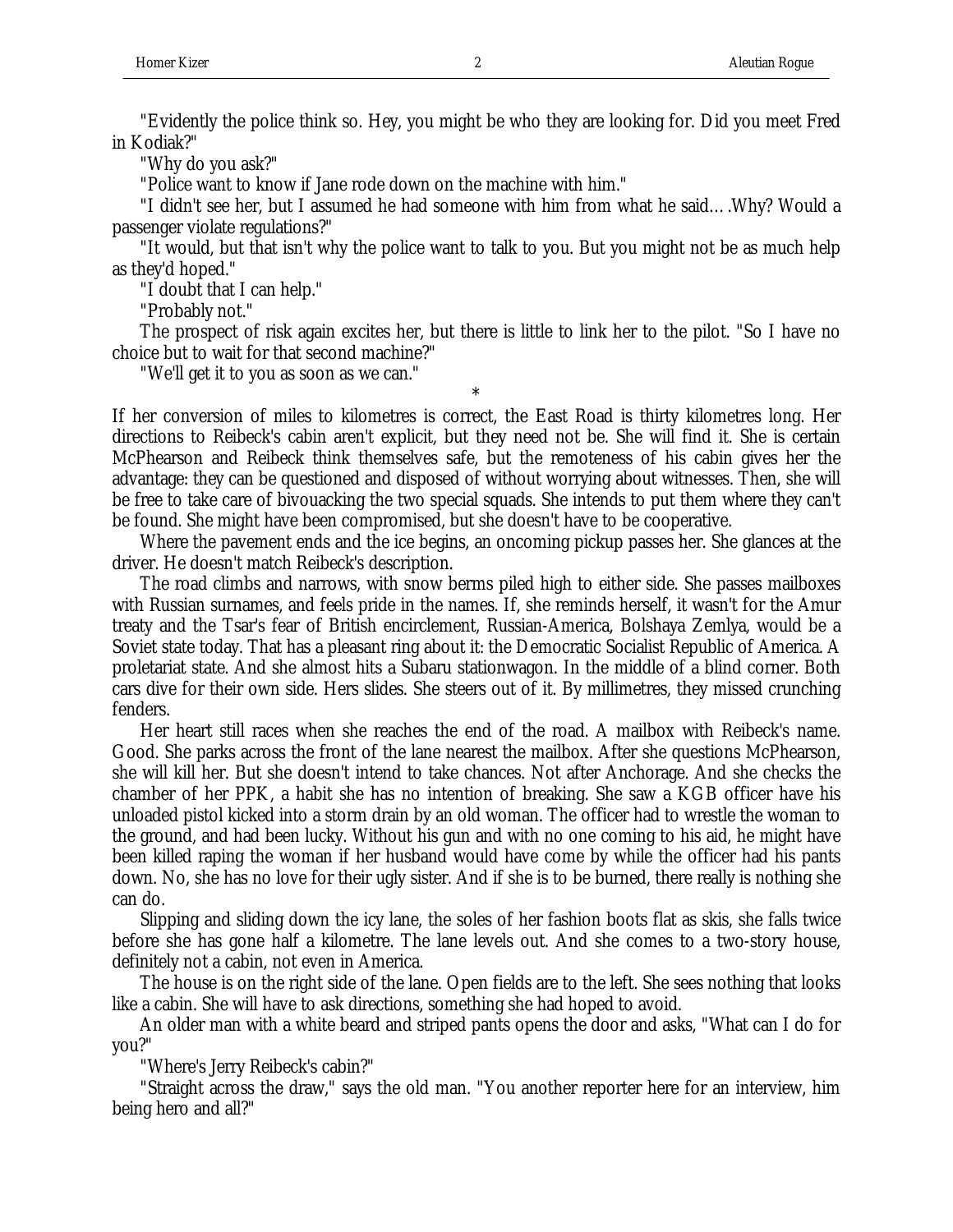Surprised, she asks, "Interviewed?"

"That fellow taking pictures told me all about it."

Beginning to understand, she plays along. "What did he tell you?"

"All about it, Jerr rescuing all those people. And him not even saying anything to me about it when he got in yesterday."

"So my colleagues have already been here." Who is she behind? Obviously someone who likes stories.

"The picture man just left in a little foreign car. You know the kind, tin can with wheels. I saw him parked. Asked what he was doing. Told me everything. And another reporter landed out there in the field not over an hour ago. Flew in by plane. Took a helleva chance. I expected the plane to groundloop, but the pilot was damn good."

Reibeck is no hero, of that she is sure. But reporters? No, they weren't reporters…she can't believe her luck, or rather, lack of it. She shouldn't have stopped to check on the helicopter. But now, there isn't much she can do other than smile. "I had hoped to be first." Then with a shrug, she says, "Thank you for your help."

"That's his truck." The old man points to a pickup parked across the lane. "Just take the trail. Follow it It goes right to his cabin. He should be home. Was earlier."

"Is the young woman still with Reibeck?"

"Nice girl. Bible name. Sarah, I think…met her yesterday when I was bringing in a sled load of wood."

She wonders if he will remember her later. She stands in the unlit yard; he, in the lighted doorway. If she could, she would erase this meeting from his mind. She might have to kill him later. She feels it. The paranoia that comes after every killing. It will rob her of initiative if she isn't careful.

Going so long without calling Viktor bothers her. Soviet agents don't free-lance as the CIA does sometimes. Rather, all decisions are made at the highest levels. And that is what bothers her about two special squads being sent to do the job of a three or four man mobile squad. Too many people are involved. Neither Alden nor the ivory warrants this latest turn of events. What is it that she can't know? And why can't she focus when in the icon's glare?

Darkness has settled over the field, bringing with night a glacial breeze that blows towards the bay. Her breath freezes on her cheeks. Her lips are instantly chapped. And she wonders who was here ahead of her. Eric of Justice? Who else?

Cold penetrates the thin leather of her boots. In Siberia, she would be wearing felt boots and foot rags, and have warm feet. She remembers the winters, black, frozen, everything covered with snow. She no longer looks her thirty years. Those winters have taken their toll. Her career has taken her almost all the way around the world; yet, she still hikes snow-packed trails in search of enemies of the State. Is there no end to the enemies? She ceased being naive years ago. Counter-revolutionaries and anarchists are necessary for the State to justify its existence. To some extent, the State even encourages banditry; for banditry promotes the same kind of job security in the Motherland that planned-obsolescence does in the degenerate Capitalistic West.

The field is five hundred metres wide. When she steps across a lone strand of sagging barbwire, she smells wood smoke. Despite tired legs, knotted calf muscles and numb feet, she pushes on. Dark sky. Everything is black, except the snow, granulated like white sugar.

Entering the timber where even the snow is dark, she gropes from tree to tree. Her night vision isn't what it was. She has been in cities too long. And her numb feet feel like blocks of wood at the ends of stilts.

When she is fifty metres from what she believes are two small cabins, both dark, a huge light and dark husky with one light colored eye charges. The glare of that one eye, fearsome, terrible, like a lance, like that of the icon—she shoots the dog through its light-colored eye.